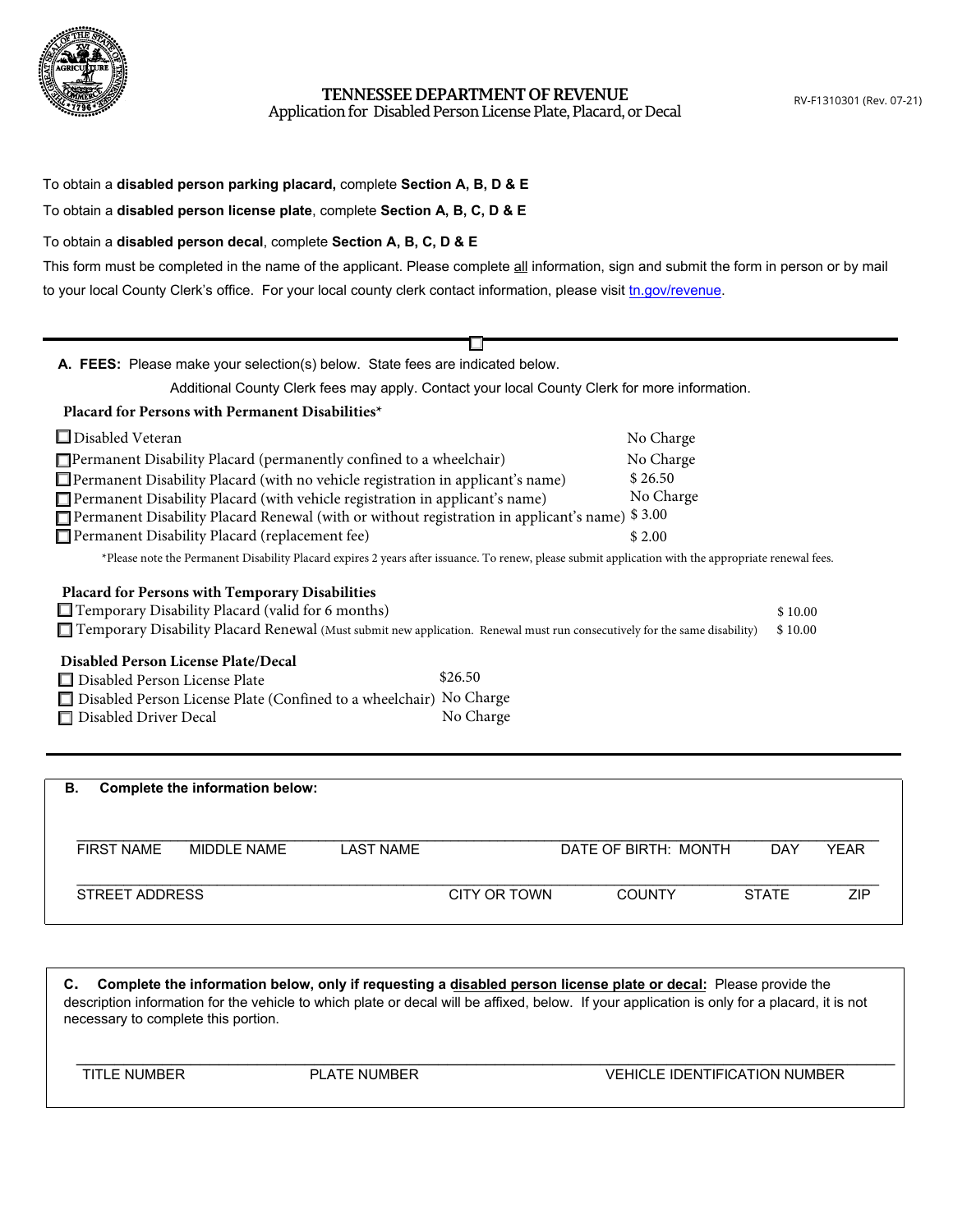## **APPLICATION FOR DISABLED PERSON LICENSE PLATE, PLACARD AND/OR DECAL**

## **CERTIFICATION OF DISABILITY**

|                               | <b>D.</b> Applicant Certification Statement: I, the undersigned applicant, hereby certify, under the penalties prescribed in Tenn. Code |
|-------------------------------|-----------------------------------------------------------------------------------------------------------------------------------------|
| belief.                       | Ann. 55-21-108 and/or 55-21-103, that the statements made herein are true and correct to the best of my knowledge, information and      |
| <b>Applicant's Signature:</b> | Date:                                                                                                                                   |

| For applicants who are a parent or legal guardian of a permanently disabled individual, please indicate the following and sign above: |  |
|---------------------------------------------------------------------------------------------------------------------------------------|--|
|                                                                                                                                       |  |

**Disabled person's name**: \_\_\_\_\_\_\_\_\_\_\_\_\_\_\_\_\_\_\_\_\_\_\_\_\_\_\_\_\_\_\_\_\_ Applicant is this person's (check one): **□** Parent **□** Legal Guardian

| Е.<br><b>Certification of Disability:</b> The section below must be completed by a medical doctor licensed to practice medicine, a<br>Christian Science Practitioner listed in the Christian Science Journal, nurse practitioner (APRN), or physician's assistant (PA).<br>NOTE: This is not required when renewing a permanent disability placard or disabled person license plate, but is required each<br>time a temporary disability placard is requested.<br><b>Braces</b><br>Mechanical device used: Crutches |                                                                                                                                                                                                                                |  |  |
|---------------------------------------------------------------------------------------------------------------------------------------------------------------------------------------------------------------------------------------------------------------------------------------------------------------------------------------------------------------------------------------------------------------------------------------------------------------------------------------------------------------------|--------------------------------------------------------------------------------------------------------------------------------------------------------------------------------------------------------------------------------|--|--|
| Is applicant PERMANENTLY confined to a wheelchair? Yes  <br>No.                                                                                                                                                                                                                                                                                                                                                                                                                                                     | Is applicant hearing impaired? Yes $\vert$<br>No.                                                                                                                                                                              |  |  |
|                                                                                                                                                                                                                                                                                                                                                                                                                                                                                                                     |                                                                                                                                                                                                                                |  |  |
| Is disability permanent $\Box$ or temporary $\Box$ ?                                                                                                                                                                                                                                                                                                                                                                                                                                                                |                                                                                                                                                                                                                                |  |  |
|                                                                                                                                                                                                                                                                                                                                                                                                                                                                                                                     |                                                                                                                                                                                                                                |  |  |
| Address: _________________________City:_____________________State: _________Zip Code: _________Telephone No: ______________                                                                                                                                                                                                                                                                                                                                                                                         |                                                                                                                                                                                                                                |  |  |
| In accordance with Tenn. Code Ann. 55-21-103 and 55-21-152, I hereby certify that the disabled individual named in this application has<br>appeared before me and that, in my opinion, he or she meets the requirements of Tenn. Code Ann. 55-21-102(3)(A), (B), and (C) or 55-<br>$21-102(4)$ .                                                                                                                                                                                                                    |                                                                                                                                                                                                                                |  |  |
| Signature of Doctor/Christian Science Practitioner/APRN/PA: _____________________                                                                                                                                                                                                                                                                                                                                                                                                                                   | Date: the contract of the contract of the contract of the contract of the contract of the contract of the contract of the contract of the contract of the contract of the contract of the contract of the contract of the cont |  |  |
|                                                                                                                                                                                                                                                                                                                                                                                                                                                                                                                     |                                                                                                                                                                                                                                |  |  |

## **COUNTY CLERK USE ONLY**

\_\_\_\_\_\_\_\_\_\_\_\_\_ \_\_\_\_\_\_\_\_\_\_\_\_\_\_\_\_\_\_\_ \_\_\_\_\_\_\_\_\_\_\_\_\_\_\_\_\_\_\_\_\_\_\_\_\_ \_\_\_\_\_\_\_\_\_\_\_\_\_\_\_

Approved By **Date Approved** Placard/Plate/Decal Number Assigned Placard Expiration Date